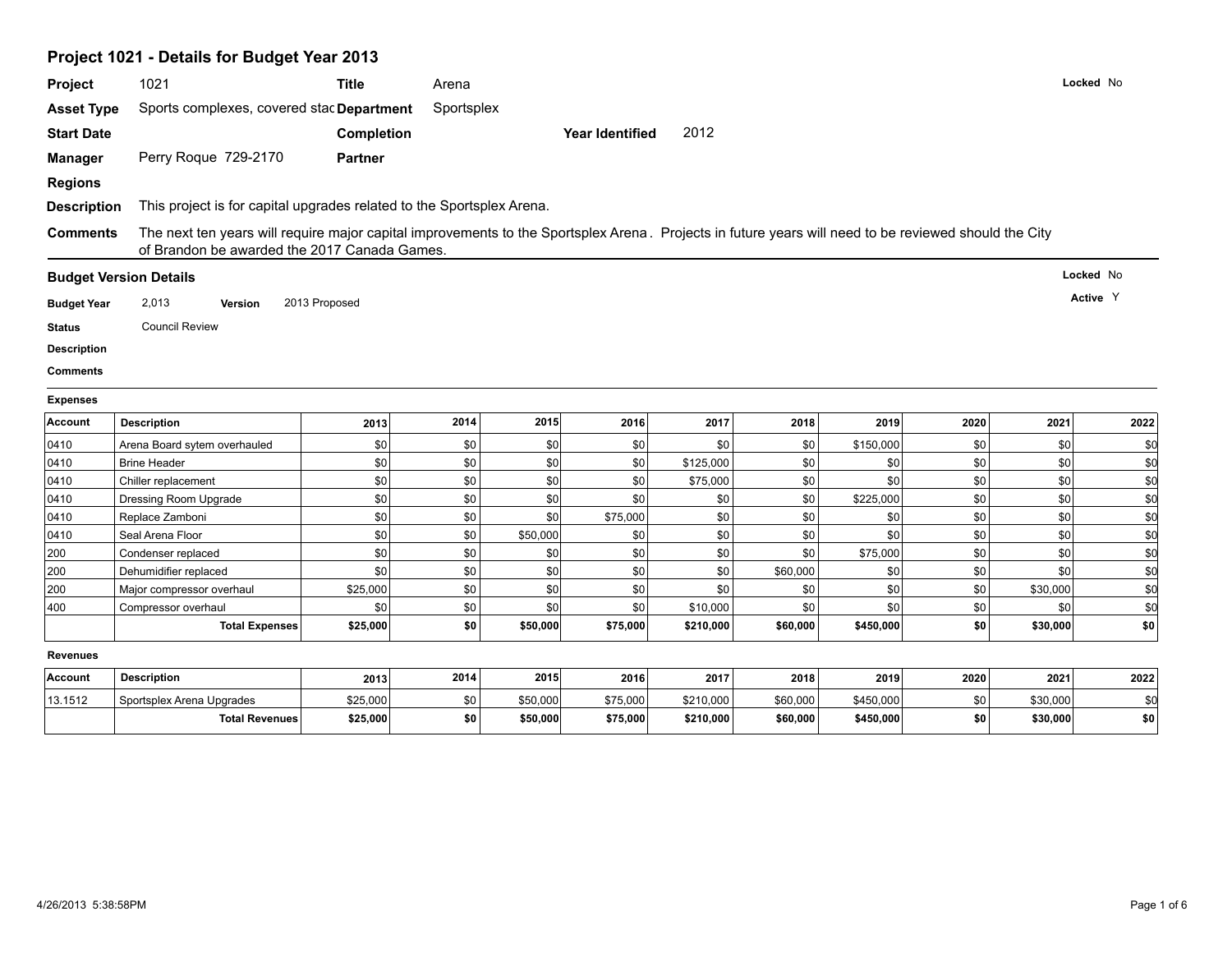## **Ranks**

**Description Value Comment**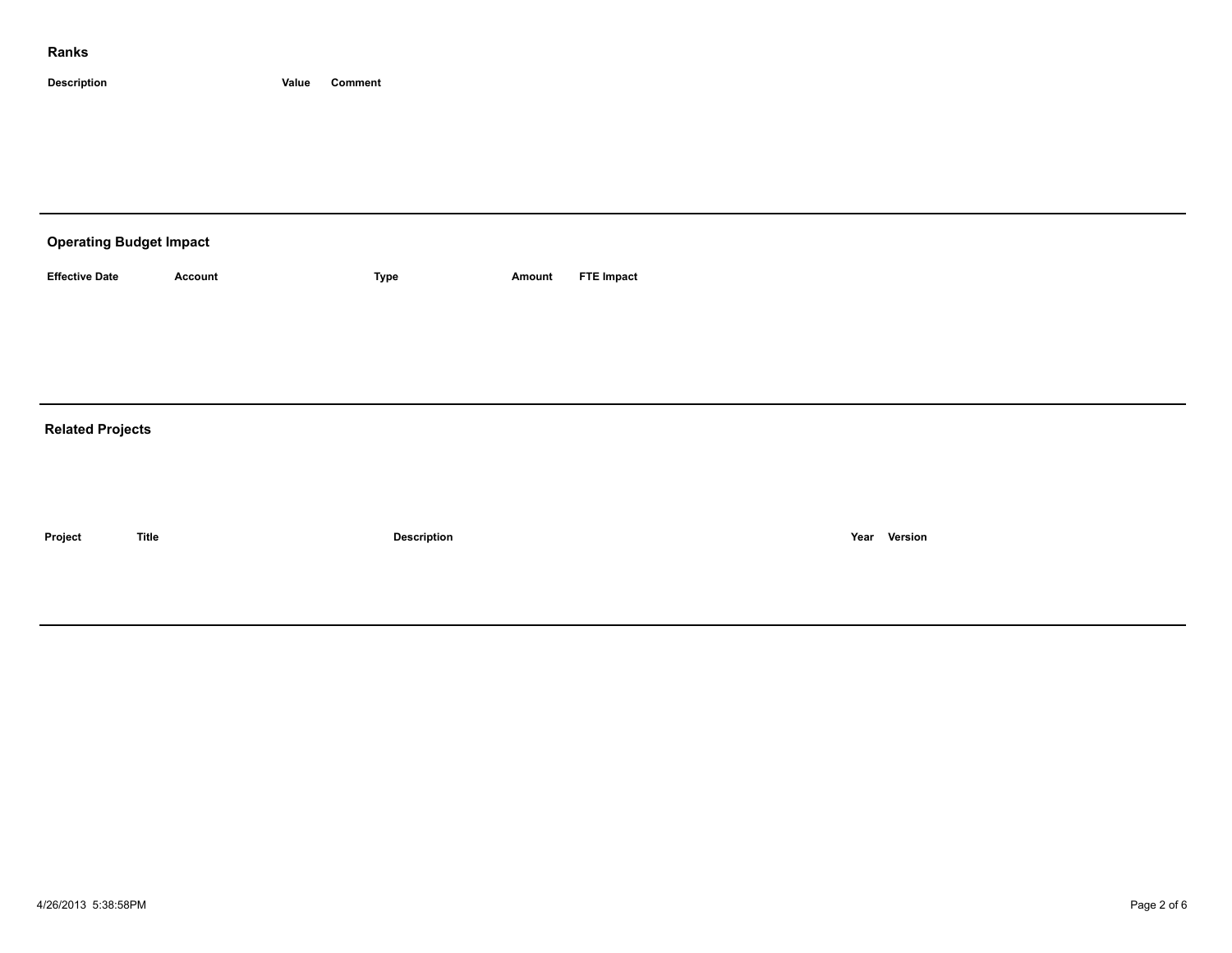| Project 1022 - Details for Budget Year 2013 |  |
|---------------------------------------------|--|
|---------------------------------------------|--|

| Project                           | 1022                                                                                                                                                | <b>Title</b>      |            | <b>Building and Grounds</b> |                        |      |          |      |           |      | Locked No |
|-----------------------------------|-----------------------------------------------------------------------------------------------------------------------------------------------------|-------------------|------------|-----------------------------|------------------------|------|----------|------|-----------|------|-----------|
| <b>Asset Type</b>                 | Sports complexes, covered stac Department                                                                                                           |                   | Sportsplex |                             |                        |      |          |      |           |      |           |
| <b>Start Date</b>                 |                                                                                                                                                     | <b>Completion</b> |            |                             | <b>Year Identified</b> | 2012 |          |      |           |      |           |
| <b>Manager</b>                    | Perry Roque 729-2170                                                                                                                                | <b>Partner</b>    |            |                             |                        |      |          |      |           |      |           |
| <b>Regions</b>                    |                                                                                                                                                     |                   |            |                             |                        |      |          |      |           |      |           |
|                                   | This project is for capital upgrades related to the Sportsplex facility structure, grounds, and any equipment required for the maintenance of such. |                   |            |                             |                        |      |          |      |           |      |           |
| <b>Description</b>                |                                                                                                                                                     |                   |            |                             |                        |      |          |      |           |      |           |
| <b>Comments</b>                   | Projects in future years will need to be reviewed should the City of Brandon be awarded the 2017 Canada Games.                                      |                   |            |                             |                        |      |          |      |           |      |           |
|                                   | <b>Budget Version Details</b>                                                                                                                       |                   |            |                             |                        |      |          |      |           |      | Locked No |
| <b>Budget Year</b>                | 2,013<br><b>Version</b>                                                                                                                             | 2013 Proposed     |            |                             |                        |      |          |      |           |      | Active Y  |
| <b>Status</b>                     | <b>Council Review</b>                                                                                                                               |                   |            |                             |                        |      |          |      |           |      |           |
| <b>Description</b>                |                                                                                                                                                     |                   |            |                             |                        |      |          |      |           |      |           |
| <b>Comments</b>                   |                                                                                                                                                     |                   |            |                             |                        |      |          |      |           |      |           |
|                                   |                                                                                                                                                     |                   |            |                             |                        |      |          |      |           |      |           |
| <b>Expenses</b><br><b>Account</b> | <b>Description</b>                                                                                                                                  | 2013              | 2014       | 2015                        | 2016                   | 2017 | 2018     | 2019 | 2020      | 2021 | 2022      |
| 0410                              | Floor scrubber replaced                                                                                                                             | \$0               | \$0        | \$0                         | \$0                    | \$0  | \$0      | \$0  | \$10,000  | \$0  | \$0       |
| 0410                              | Reliable system upgrades                                                                                                                            | \$0               | \$0        | \$10,000                    | \$0                    | \$0  | \$0      | \$0  | \$0       | \$0  | \$d       |
| 0410                              | Snowblower                                                                                                                                          | \$0               | \$0        | \$0                         | \$0                    | \$0  | \$15,000 | \$0  | \$0       | \$0  | \$q       |
| 200                               | AH Unit #3 replaced                                                                                                                                 | \$0               | \$0        | \$0                         | \$0                    | \$0  | \$50,000 | \$0  | \$0       | \$0  | \$d       |
| 200                               | Asphalt Parking Lot and ramp                                                                                                                        | \$0               | \$0        | \$0                         | \$250,000              | \$0  | \$0      | \$0  | \$0       | \$0  | \$d       |
| 200                               | boiler replacement                                                                                                                                  | $\$0$             | $\$0$      | \$0                         | \$0                    | \$0  | \$0      | \$0  | \$150,000 | \$0  | \$d       |
| 200                               | <b>Canteen Renovations</b>                                                                                                                          | \$0               | \$0        | \$75,000                    | \$0                    | \$0  | \$0      | \$0  | \$0       | \$0  | \$d       |
| 200                               | Design of bathrooms, front and<br>rear steps. Carried over from<br>2012.                                                                            | \$25,000          | \$0        | \$0                         | \$0                    | \$0  | \$0      | \$0  | \$0       | \$0  | \$d       |
| 200                               | <b>Exterior painting</b>                                                                                                                            | \$0               | \$0        | \$0                         | \$100,000              | \$0  | \$0      | \$0  | \$0       | \$0  | \$d       |
| 200                               | Front steps replaced                                                                                                                                | \$30,000          | \$0        | \$0                         | \$0                    | \$0  | \$0      | \$0  | \$0       | \$0  | \$d       |
| 200                               | Interior Painting                                                                                                                                   | \$0               | \$0        | \$75,000                    | \$0                    | \$0  | \$0      | \$0  | \$0       | \$0  | \$d       |
| 200                               | Rear entrance steps<br>replacement                                                                                                                  | \$30,000          | \$0        | \$0                         | \$0                    | \$0  | \$0      | \$0  | \$0       | \$0  | \$d       |
| 200                               | Roof                                                                                                                                                | \$0               | \$0        | \$0                         | \$0                    | \$0  | \$0      | \$0  | \$0       | \$0  | \$400,000 |
| 200                               | <b>Tile Flooring</b>                                                                                                                                | \$0               | \$125,000  | \$0                         | \$0                    | \$0  | \$0      | \$0  | \$0       | \$0  | \$0       |
| 200                               | Washroom upgrades                                                                                                                                   | \$100,000         | \$0        | \$0                         | \$0                    | \$0  | \$0      | \$0  | \$0       | \$0  | \$0       |
| 200                               | Work room expanded                                                                                                                                  | \$0               | \$0        | \$0                         | \$0                    | \$0  | \$0      | \$0  | \$0       | \$0  | \$100,000 |
|                                   | <b>Total Expenses</b>                                                                                                                               | \$185,000         | \$125,000  | \$160,000                   | \$350,000              | \$0  | \$65,000 | \$0  | \$160,000 | \$0  | \$500,000 |
| <b>Revenues</b>                   |                                                                                                                                                     |                   |            |                             |                        |      |          |      |           |      |           |
| Account                           | <b>Description</b>                                                                                                                                  | 2013              | 2014       | 2015                        | 2016                   | 2017 | 2018     | 2019 | 2020      | 2021 | 2022      |
| 13.1512                           | Sportsplex Reserve                                                                                                                                  | \$185,000         | \$125,000  | \$160,000                   | \$350,000              | \$0  | \$65,000 | \$0  | \$160,000 | \$0  | \$500,000 |
|                                   | <b>Total Revenues</b>                                                                                                                               | \$185,000         | \$125,000  | \$160,000                   | \$350,000              | \$0  | \$65,000 | \$0  | \$160,000 | \$0  | \$500,000 |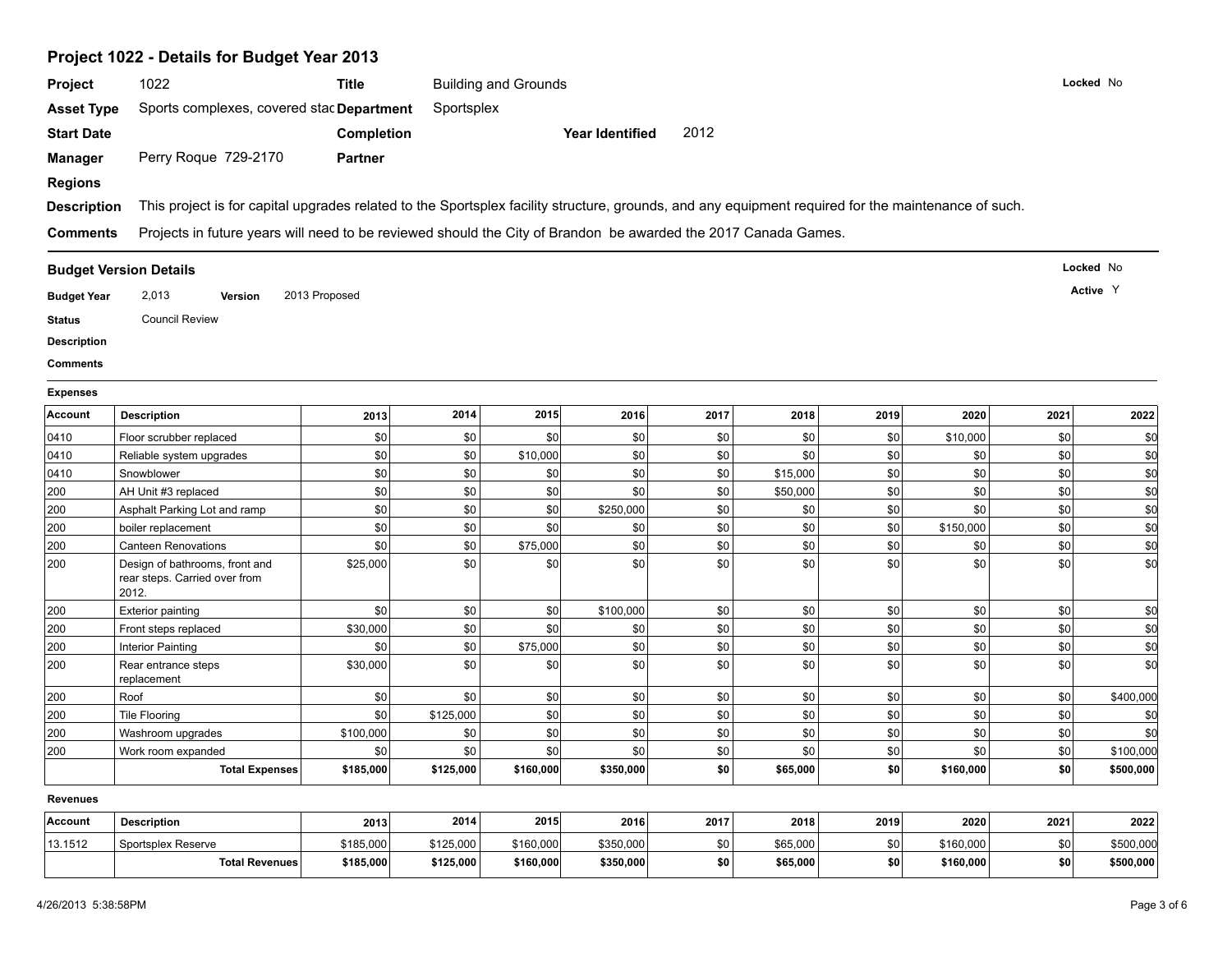#### **Ranks**

**Description Value Comment**

| <b>Operating Budget Impact</b> |              |             |        |                   |      |         |  |  |  |  |  |
|--------------------------------|--------------|-------------|--------|-------------------|------|---------|--|--|--|--|--|
| <b>Effective Date</b>          | Account      | <b>Type</b> | Amount | <b>FTE Impact</b> |      |         |  |  |  |  |  |
|                                |              |             |        |                   |      |         |  |  |  |  |  |
|                                |              |             |        |                   |      |         |  |  |  |  |  |
| <b>Related Projects</b>        |              |             |        |                   |      |         |  |  |  |  |  |
|                                |              |             |        |                   |      |         |  |  |  |  |  |
|                                |              |             |        |                   |      |         |  |  |  |  |  |
| Project                        | <b>Title</b> | Description |        |                   | Year | Version |  |  |  |  |  |
|                                |              |             |        |                   |      |         |  |  |  |  |  |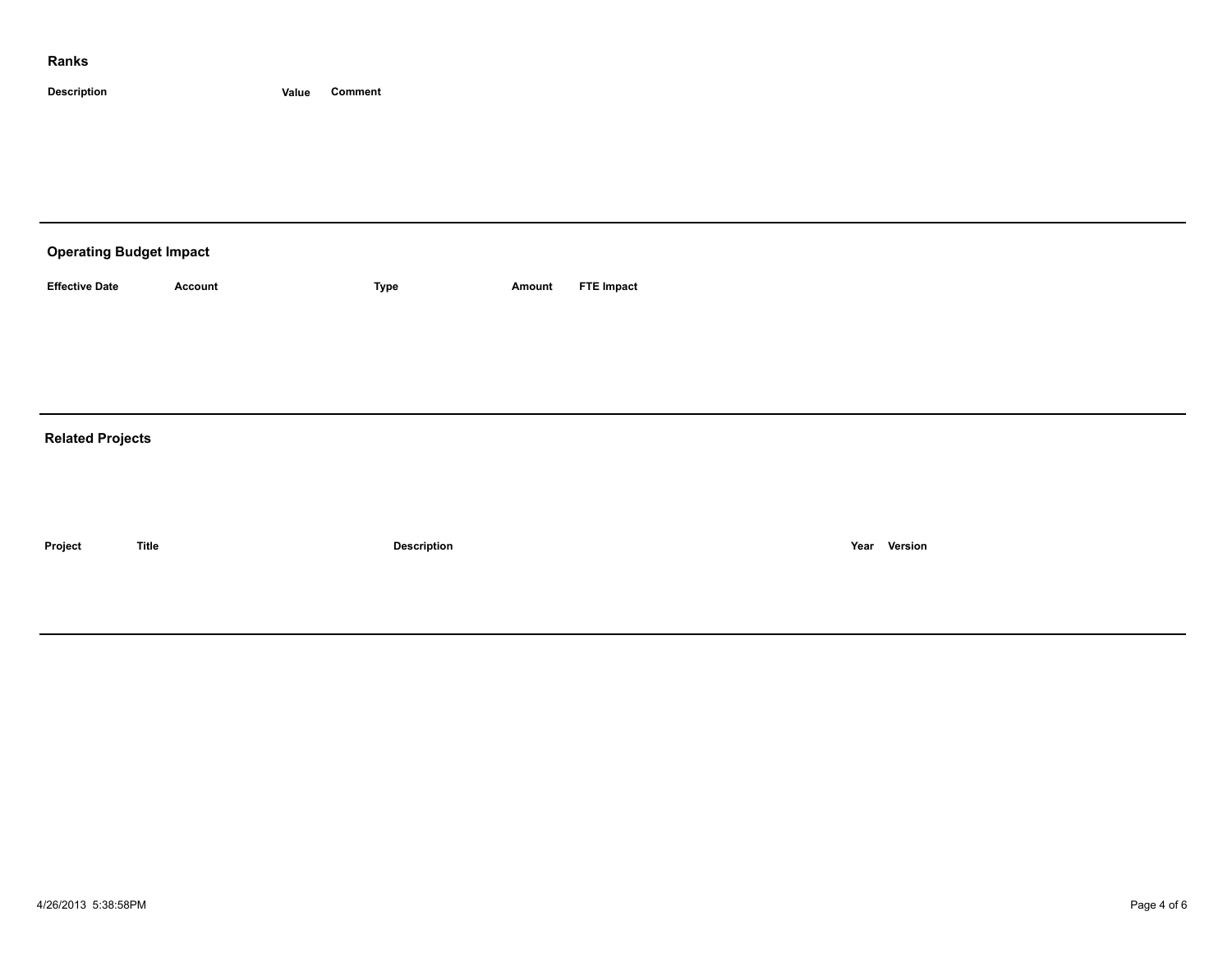# **Project 1020 - Details for Budget Year 2013**

|                                       | 1020                                                                                                           | <b>Title</b>   | Other Sports |      |                 |      |      |      |           |      | Locked No         |
|---------------------------------------|----------------------------------------------------------------------------------------------------------------|----------------|--------------|------|-----------------|------|------|------|-----------|------|-------------------|
| <b>Asset Type</b>                     | Sports complexes, covered stac Department                                                                      |                | Sportsplex   |      |                 |      |      |      |           |      |                   |
| <b>Start Date</b>                     |                                                                                                                | Completion     |              |      | Year Identified | 2012 |      |      |           |      |                   |
| <b>Manager</b>                        | Perry Roque 729-2170                                                                                           | <b>Partner</b> |              |      |                 |      |      |      |           |      |                   |
| <b>Regions</b>                        |                                                                                                                |                |              |      |                 |      |      |      |           |      |                   |
| <b>Description</b>                    | This project is for capital upgrades related to fitness and sports programming at the Sportsplex.              |                |              |      |                 |      |      |      |           |      |                   |
| <b>Comments</b>                       | Projects in future years will need to be reviewed should the City of Brandon be awarded the 2017 Canada Games. |                |              |      |                 |      |      |      |           |      |                   |
|                                       | <b>Budget Version Details</b>                                                                                  |                |              |      |                 |      |      |      |           |      | Locked No         |
| <b>Budget Year</b>                    | 2,013<br>Version                                                                                               | 2013 Proposed  |              |      |                 |      |      |      |           |      | Active Y          |
| <b>Status</b>                         | <b>Council Review</b>                                                                                          |                |              |      |                 |      |      |      |           |      |                   |
|                                       |                                                                                                                |                |              |      |                 |      |      |      |           |      |                   |
|                                       |                                                                                                                |                |              |      |                 |      |      |      |           |      |                   |
| <b>Description</b><br><b>Comments</b> |                                                                                                                |                |              |      |                 |      |      |      |           |      |                   |
| <b>Expenses</b>                       |                                                                                                                |                |              |      |                 |      |      |      |           |      |                   |
| Account                               | <b>Description</b>                                                                                             | 2013           | 2014         | 2015 | 2016            | 2017 | 2018 | 2019 | 2020      | 2021 | 2022              |
| 0410                                  | <b>Fitness Centre Renovation</b>                                                                               | \$0            | \$0          | \$0  | \$0             | \$0  | \$0  | \$0  | \$400,000 | \$0  | \$0               |
| 0410                                  | Pool upgrade                                                                                                   | \$0            | \$850,000    | \$0  | \$0             | \$0  | \$0  | \$0  | \$0       | \$0  |                   |
| 200                                   | Preliminary pool design. Carried<br>over from 2012                                                             | \$85,000       | \$0          | \$0  | \$0             | \$0  | \$0  | \$0  | \$0       | \$0  |                   |
| 200                                   | Racquetball floors and paint                                                                                   | \$0            | \$30,000     | \$0  | \$0             | \$0  | \$0  | \$0  | \$0       | \$0  | \$0<br>\$d<br>\$0 |
| 200                                   | <b>Resurface Track</b>                                                                                         | \$0            | \$0          | \$0  | \$250,000       | \$0  | \$0  | \$0  | \$0       | \$0  |                   |
|                                       | <b>Total Expenses</b>                                                                                          | \$85,000       | \$880,000    | \$0  | \$250,000       | \$0  | \$0  | \$0  | \$400,000 | \$0  | \$d<br>\$0        |
| <b>Revenues</b>                       |                                                                                                                |                |              |      |                 |      |      |      |           |      |                   |
| Account                               | <b>Description</b>                                                                                             | 2013           | 2014         | 2015 | 2016            | 2017 | 2018 | 2019 | 2020      | 2021 | 2022              |
| 13.1512                               | Sportsplex Reserve                                                                                             | \$85,000       | \$880,000    | \$0  | \$250,000       | \$0  | \$0  | \$0  | \$400,000 | \$0  | \$0               |

**Ranks**

**Description Value Comment**